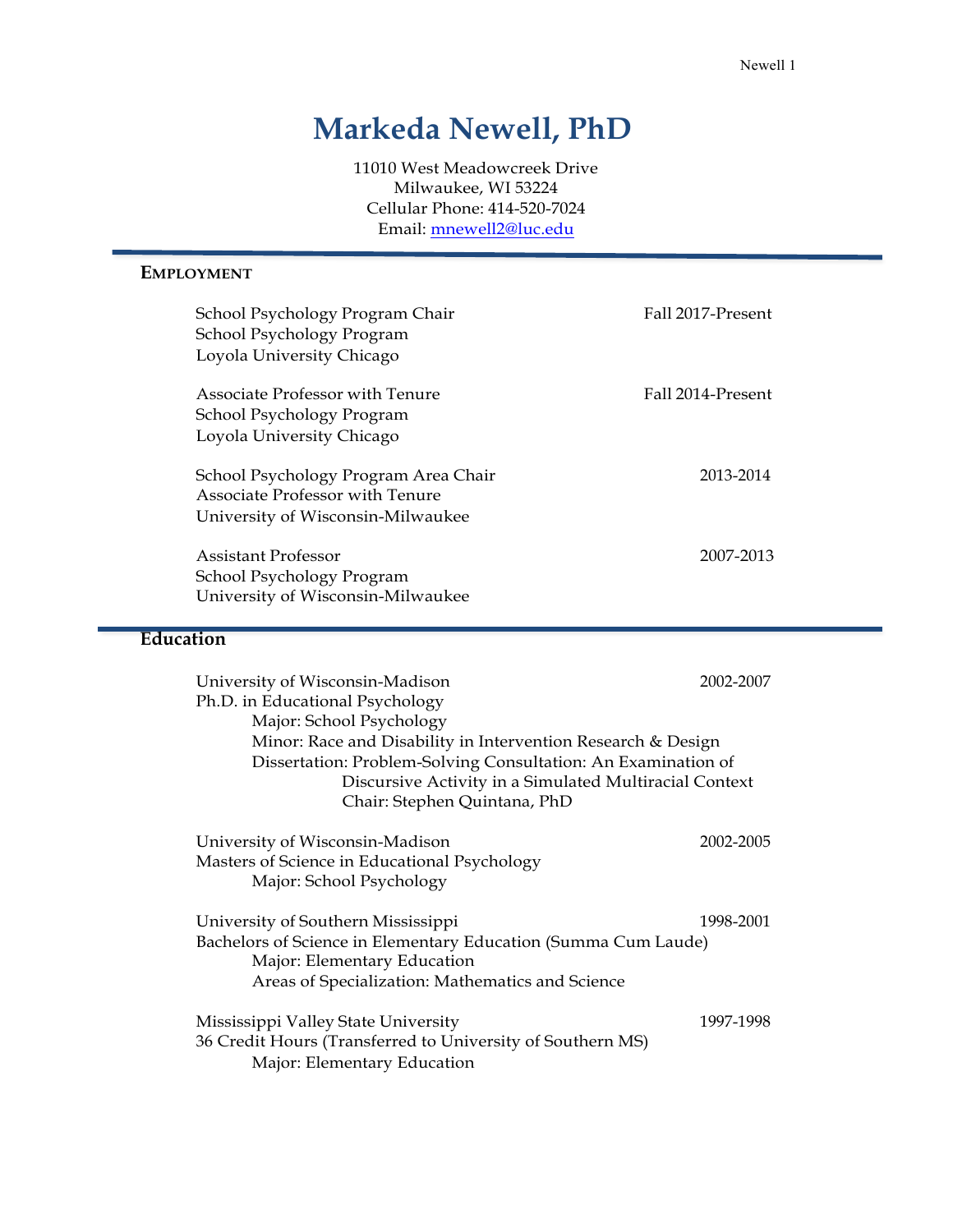# **CONSULTATIONS AND CONTRACTS**

| $4/2015$ -Present  | Racine Unified School District<br>Safe Schools Health Students Grant<br>Role: Co-Program Evaluator<br>Responsibilities: Analyze academic and behavioral data;<br>identify program effects on racial minority students and<br>students living in poverty                       |
|--------------------|-------------------------------------------------------------------------------------------------------------------------------------------------------------------------------------------------------------------------------------------------------------------------------|
| 2017-Present       | Wisconsin Department of Public Instruction<br>Role: Consultant<br>Responsibilities: Develop culturally-responsive checklist<br>for problem-solving teams                                                                                                                      |
| 2017               | Wisconsin Department of Public Instruction<br>Role: Consultant<br>Responsibilities: Develop webinar on microaggressions in<br>education                                                                                                                                       |
| $8/2016 \& 4/2017$ | Loyola University Chicago Wellness Center<br>Social Justice Training<br>Role: Consultant<br>Responsibility: Conduct training on social justice with staff<br>psychologists, social workers, and medical doctors                                                               |
| 11/2017            | Ohio Region 5 Public School Districts<br>Role: Consultant<br>Responsibilities: Conduct 1-day Student Academy on<br>social justice and identity                                                                                                                                |
| 10/2017            | Ohio Region 6 Public School Districts<br>Role: Consultant<br>Responsibilities: Conduct 1-day Educator Academy on<br>social justice and identity                                                                                                                               |
| 1/2017 & 3/2017    | Ohio Region 6 Public School Districts<br>Role: Consultant<br>Responsibilities: Conduct 2-day Student Academy on<br>social justice and identity                                                                                                                                |
| 10/2015-12/2016    | Cicero Neighborhood Network Initiative<br>Cicero, IL<br>Role: Data Consultant<br>Responsibilities: Conduct Needs Assessment on health,<br>education, and employment in predominately Spanish-<br>speaking community with significant population of<br>undocumented immigrants |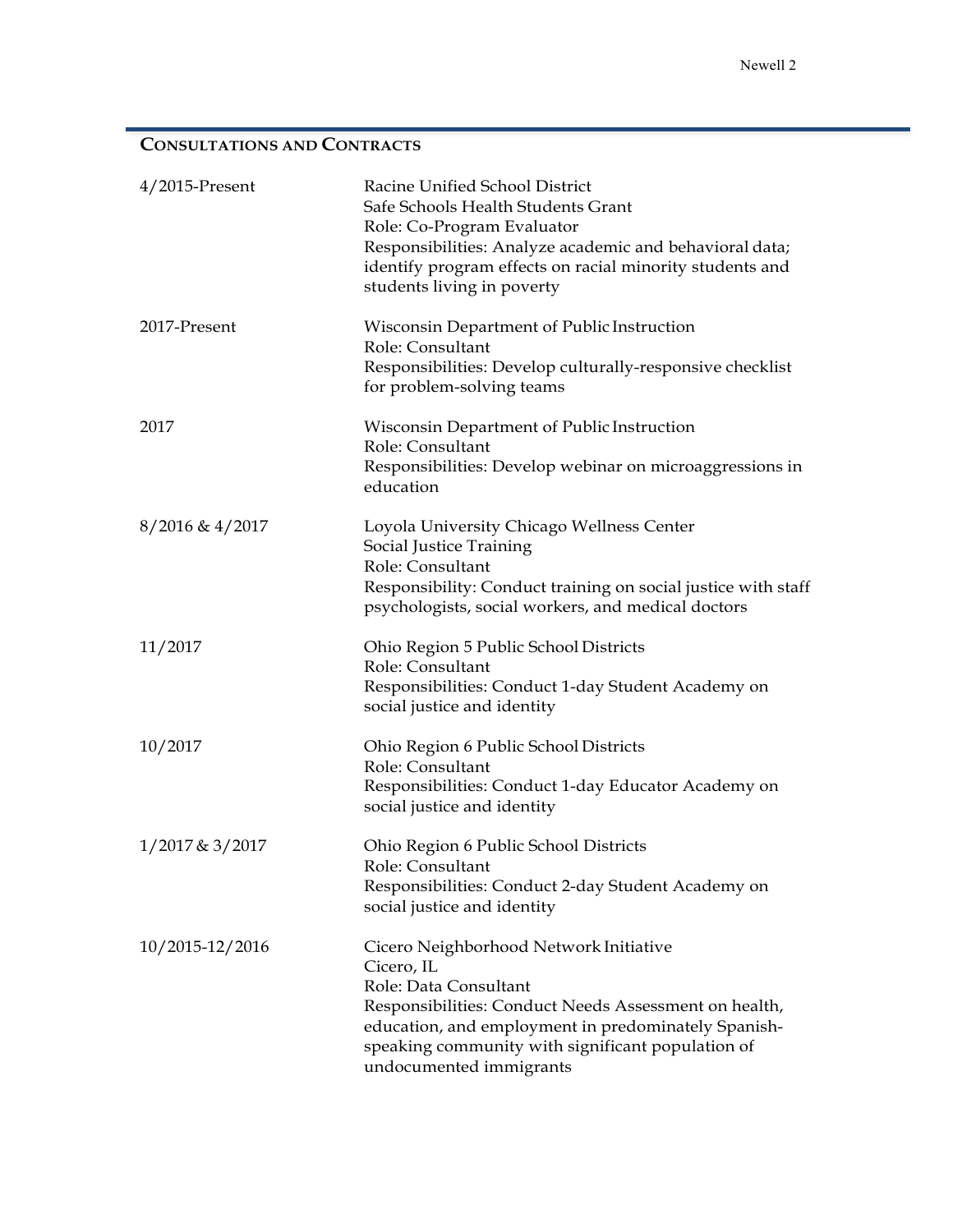| 10/2016   | Ohio Region 9 Public School Districts<br>Role: Consultant<br>Responsibilities: Conduct 2-day Student Academy on<br>social justice and identity                                                                                                                                                                                                    |
|-----------|---------------------------------------------------------------------------------------------------------------------------------------------------------------------------------------------------------------------------------------------------------------------------------------------------------------------------------------------------|
| 2015-2016 | Wisconsin Department of Public Instruction<br>Role: Consultant<br>Responsibilities: Develop webinar on culturally-responsive<br>problem-solving                                                                                                                                                                                                   |
| 2013-2015 | Wisconsin Department of Public Instruction<br>Project Title: An Exploration of the Impact of the<br>Wisconsin SLD Rule on Incidence Rates<br>Role: Consultant<br>Responsibilities: Consult on development and<br>implementation statewide survey on implementation of<br>SLD rule                                                                 |
| 2012      | Wisconsin Department of Public Instruction<br>Project: Multicultural Skills Needs Assessment among<br><b>Pupil Services Personnel</b><br>Role: Consultant<br>Responsibilities: Develop Needs Assessment survey,<br>analyze data, and produce report multicultural training<br>needs of psychologists, social workers, nurses, counselors,<br>etc. |

# **Grants**

| 2014-2016 | Loyola University Chicago Research Support Grant. Breaking the<br>Relationship between Poverty and Associated Risks: Examining the<br>Influence of Coping and Social Support. Co-Principal Investigator:<br>Shannon Chavez-Korell. Funded \$4,167.00                             |
|-----------|----------------------------------------------------------------------------------------------------------------------------------------------------------------------------------------------------------------------------------------------------------------------------------|
| 2014-2016 | University of Wisconsin-Milwaukee Institute for Excellence in Urban<br>Education. Breaking the Relationship between Poverty and Associated<br>Risks: Examining the Influence of Coping and Social Support. Co-<br>Principal Investigator: Shannon Chavez-Korell. Funded \$25,000 |
| 2012-2013 | American Psychological Association Division 13 Small Grants<br>Competition. A Mixed-Methods Evaluation of Consulting Competence of<br>School Psychologists. Principal Investigator: Markeda Newell Funded<br>\$2,500.00                                                          |
| 2011      | UW-Madison and UW-Milwaukee Intercampus Research Grants<br>Program. Racial Disparities in School Discipline. Co-Principal<br>Investigator: Stephen Quintana, PhD. Unfunded \$29,600.00                                                                                           |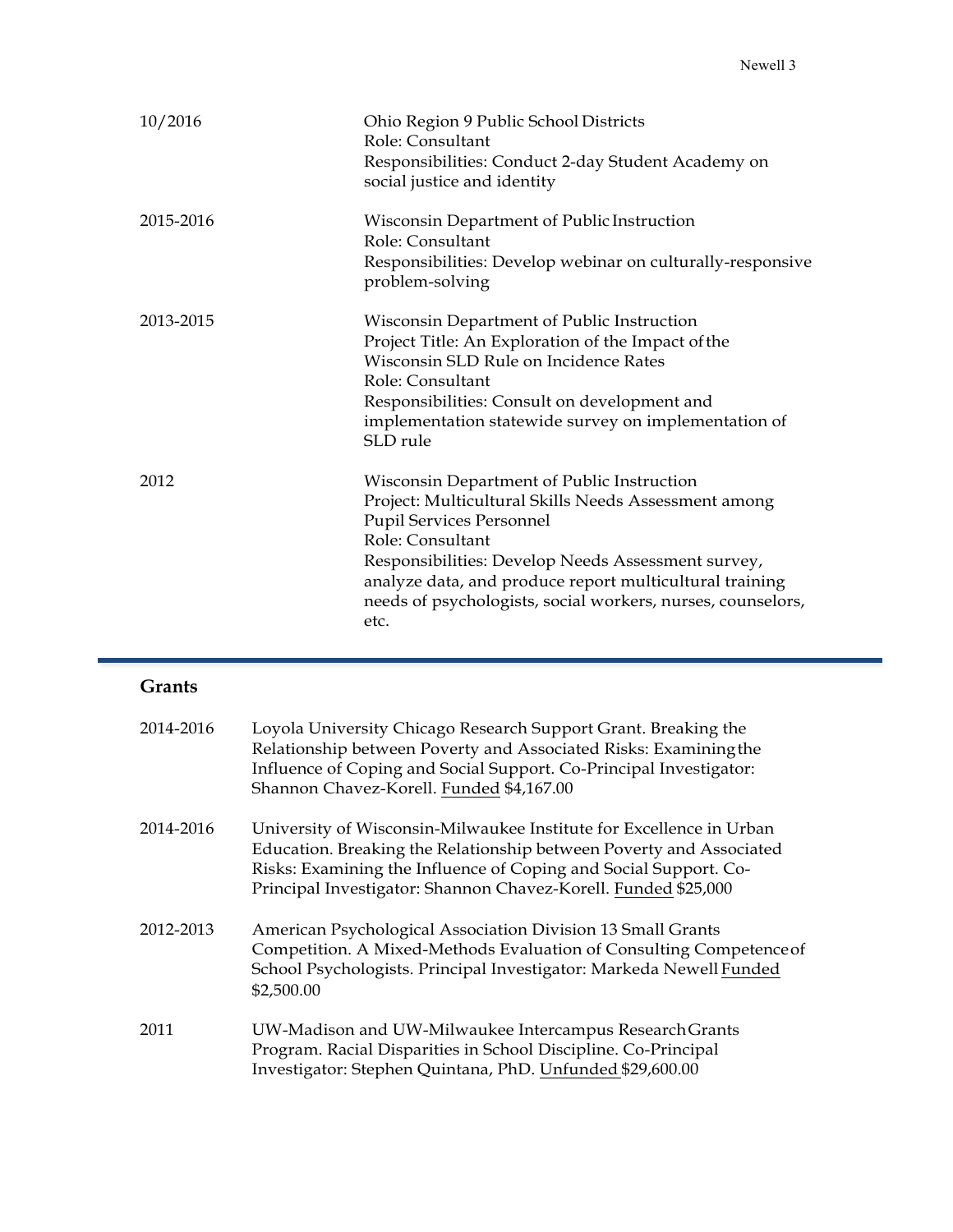- 2010-2011 Graduate School Research Committee Awards. Using Computer-Simulation to Analyze Problem-Solving Consultation in a Racially Diverse School Context. Principal Investigator: Markeda NewellFunded \$14, 545.00.
- 2009-2010 Institute on Race and Ethnicity (2009). Analyzing the Implementation of Problem-Solving Consultation in a Computer-Simulated, Diverse School Settings. Principal Investigator: Markeda Newell Funded \$12,000.00
- 2008-2009 Institute for Excellence in Urban Education (2008). Using Computer-Simulation to Evaluate Multicultural Competence Among Pre-Service School Psychologists: An Analysis of Problem-Solving Consultation in a Racially Diverse Context. Principal Investigator: Markeda Newell Funded \$14,594.00

#### **MANUSCRIPTS PUBLISHED** (\*STUDENT AUTHORS)

- Rosenfield, S., Newell, M., Zwolski, S.\*, & Benishek, L., (2018). Evaluating problemsolving teams in K-12 schools: Do they work? *American Psychologist,* 73(4), 407-419*.*
- Newell, M.L., & Looser, J. (2018). Does context matter? Analysis of training in multicultural assessment, consultation, and intervention between school psychologists in urban and rural contexts. *Psychology in the Schools, 55(1),* 85-92.
- Newell, M.L. & Newell, T. (2017). Analyzing the effect of consultation training on the development of consultation competence. *Contemporary School Psychology, 22(1),*  40-50.
- Blake, J., Graves, S., Newell, M. (2016). Introduction to Special Issue: Diversification of School Psychology: Developing an Evidence-Base from Current Research and Practice. *School Psychology Quarterly, 31(3),* 305-310.
- Sander, J., Hernandez Finch, M., Newell, M. (2016). Introduction to Special Issue on Multicultural Competence in Consultation. *Journal of Educational and Psychological Consultation*, 27(3), 213-219.
- Benishek, L., Gregory, M\*., Hodges, K., Newell, M., Hughes, A.\*, Marlow, S.\*, Rosenfield, S., Salas, E., Lacerenza, C. (2016). Bringing the Science of Team Training to School-Based Teams. *Theory Into Practice, 55*, 111-118.
- Bocanegra, J., Newell, M., Gubi, A. (2016). Analyzing Racial/Ethnic Minority Undergraduate Psychology Majors' Interests in School Psychology: Implications for Minority Recruitment. *Contemporary School Psychology, 20(3),* 270-281.
- Newell, M.L. & Coffee, G. (2015). School psychologists as systems-level consultants: Interdisciplinary perspectives. *Journal of Educational and Psychological Consultation, 25*, 67-71.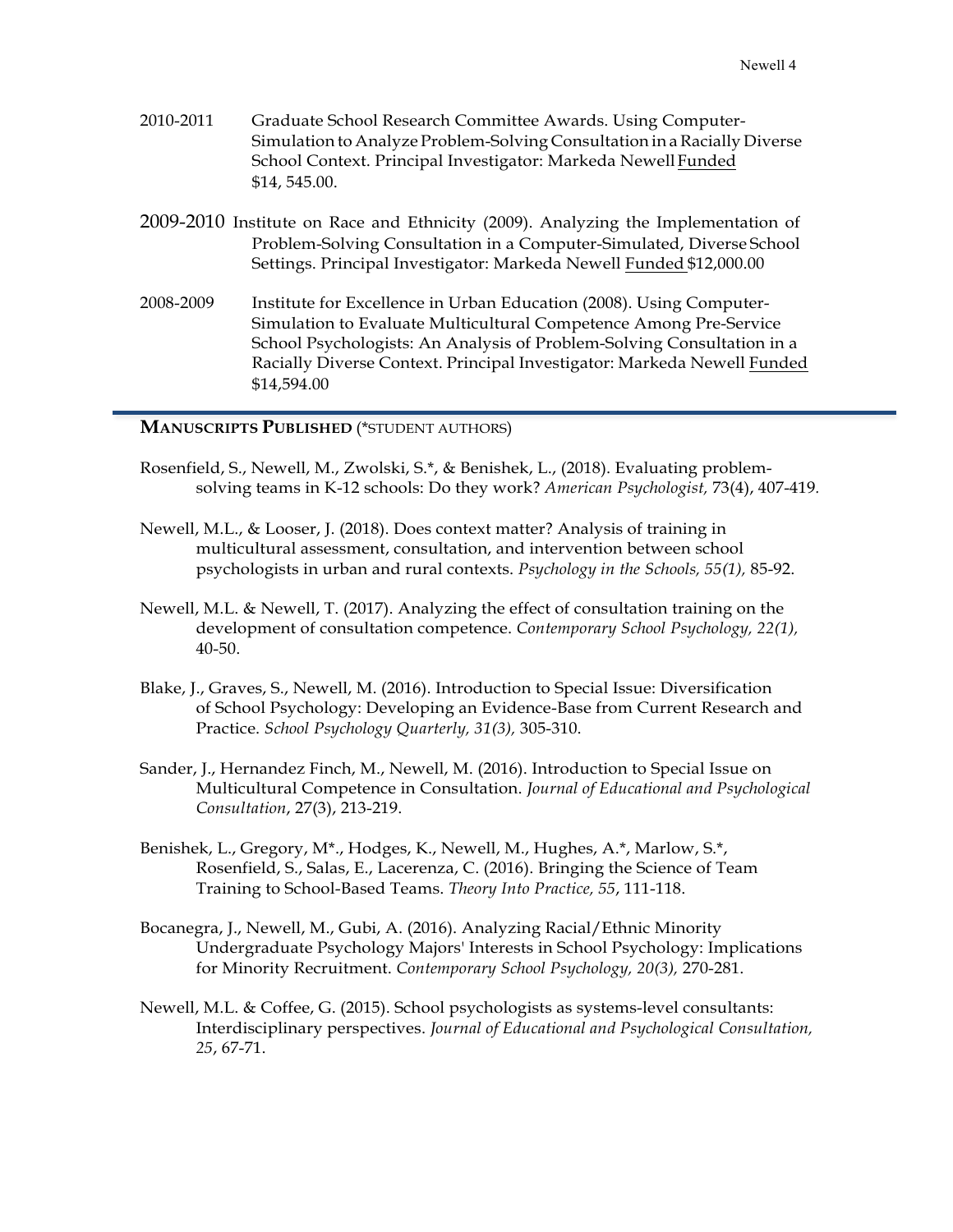- Coffee, G., Newell, M.L., & Kennedy, A. (2014). Supporting collaborative efforts in implementing evidence-based reading interventions: The Role of online databases. *Journal of Educational and Psychological Consultation, 24, 81-95*. [Invited].
- Newell, M.L., Newell, T.S., & Looser, J.A.\* (2013b). A competency-based assessment of school-based consultants' implementation of consultation. *Training and Education in Professional Psychology, 7*, 235-245.
- Newell, M.L., Newell, T.S., Looser, J.A.\* (2013a). Examining how novice consultants address cultural factors during consultation: Illustration of a computer-simulated method. *Consulting Psychology Journal: Practice and Research, 65*, 74-86.
- Newell, M.L. (2012). Transforming knowledge to skills: Evaluating the consultation competence of novice school-based consultants. *The Consulting Psychology Journal: Research and Practice, 64,* 8-28 [Special Issue: Consulting in Education: Challenge and Change].
- Newell, M.L. & Newell, T.S. (2011). Problem analysis: Examining the selection and evaluation of data during problem-solving consultation. *Psychology in the Schools, 48(10),* 943-957.
- Newell, M.L., Nastasi, B. N., Hatzichristou, C., Jones, J.M., Schanding, T., & Yetter, G.P. (2010). Evidence on multicultural training in school psychology: Recommendations for future directions. *School Psychology Quarterly, 25(4),* 249- 278.
- Newell, M.L. (2010b). Exploring the Use of Computer-Simulation to Evaluate the Implementation of Problem-Solving Consultation. *Journal of Educational and Psychological Consultation, 20(3),* 228-255.
- Newell, M. L. (2010a). The Implementation of Problem-Solving Consultation: An Analysis of Problem Conceptualization in a Multiracial Context. *Journal of Educational and Psychological Consultation, 20(2),* 83-105.
- Evidence-Based Intervention Work Group. (2005). Theories of change and adoption of innovations: The evolving evidence-based intervention and practice movement in school psychology. *Psychology in the Schools, 42 (5),* 475-494.
- Kettler, R.J., Niebling, B.C., Mroch, A.A., Feldman, E.S., & Newell, M.L. (2005). Effects of testing accommodations on math and reading scores: Am experimental analysis of the performance of fourth- and eighth-grade students with and without disabilities. *Assessment for Effective Intervention, 31(1),* 37-48.

#### **REFEREED BOOK CHAPTERS**

Newell, M.L., Reed, K.\*, & Zwolski, S.\* (under review). School-based consultation. Consultation in Health Service Psychology: Advancing Professional Practice—A Competency-Based Approach.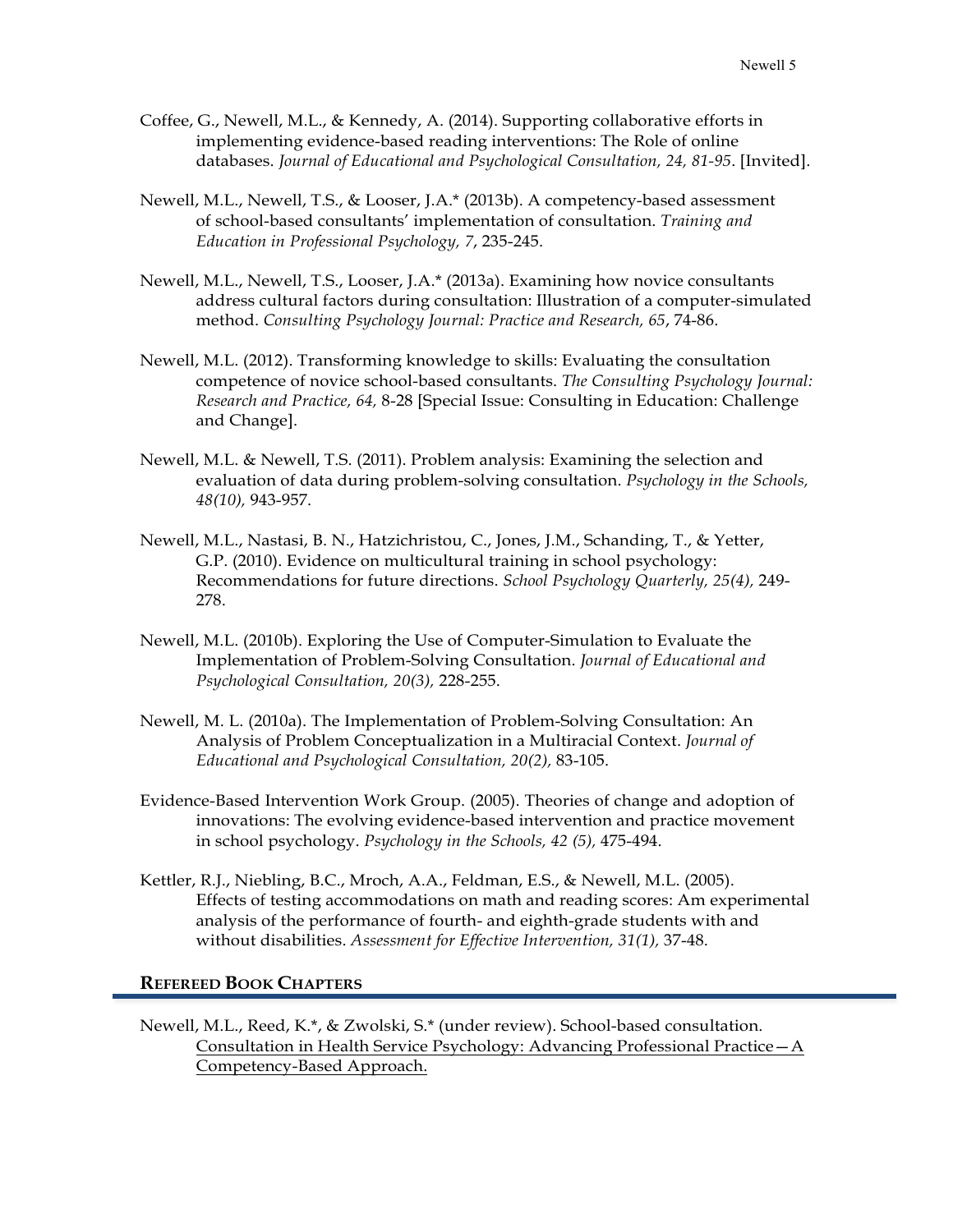- Newell, M., Henderson, H.\*, Chan, K. T\*. (in press). Accountability for Child Rights in School Psychology. International Handbook on Child Rights and School Psychology.
- Newell, M.L. & Chavez-Korell, S. (2017). The evolution of multiculturalism in school psychology. Handbook of Multicultural School Psychology: An Interdisciplinary Perspective (2nd edition). [Invited]
- Newell, M. (2016). Consultation-based intervention services for racial minority students. Psychoeducational Assessment and Intervention for Ethnic Minority Children: Evidence-Based Approaches (pp. 197-212). Washing, DC: American Psychological Association.
- Newell, M.L & Newman, D. (2014). Assessing the state of evidence in consultation training: A review and call to the field. In W. Erchul & S. Sheridan (Eds.), Handbook of Research in School Consultation, pp. 421-449. New York, NY: Routledge. [Invited]
- Newell, M.L., & Coffee, G. (2012). Creating a social justice approach to assessment. In D. Shriberg, S.Y. Song, A.H. Miranda, & K.M. Radliff (Eds.) Schoolpsychology and social justice: Conceptual foundations and tools for practice, pp. 173-187. New York, NY: Routledge. [Invited]
- Newell, M.L. & Kratochwill, T.R. (2007). The integration of response to intervention and critical race theory-disability studies: A robust approach to reducing racial discrimination in evaluation decisions. In S. R. Jimerson, M.K. Burns, & A. M. VanDerHeyden (Eds.), The handbook of response to intervention: The science and practice of assessment and intervention, pp. 65-79. New York, NY: Springer Science.

## **REFEREED BOOK CHAPTERS IN PREPARATION**

Kaufmann, J. & Newell, M.L. Preparing for the future multicultural competencies in training and supervision in school psychology. In S. Hatzichristou & B. Nastasi (Eds.), School Psychology in a Global Context [Invited]

## **OTHER PUBLICATIONS AND SCHOLARLY ACTIVITY**

Newell, M.L. & Persaud, S. (2012, June). Transnational/Multicultural School Psychology Annotated Bibliography: Multicultural Training. APA Division 16 Globalization of School Psychology Working Group. Retrieved from [http://www.apadivisions.org/division-16/leadership/working](http://www.apadivisions.org/division-16/leadership/working-)groups/globalization/transnational-multicultural.pdf

Newell, M.L. (2011, Aug). Accountability: Monitoring and Evaluating Impact of Social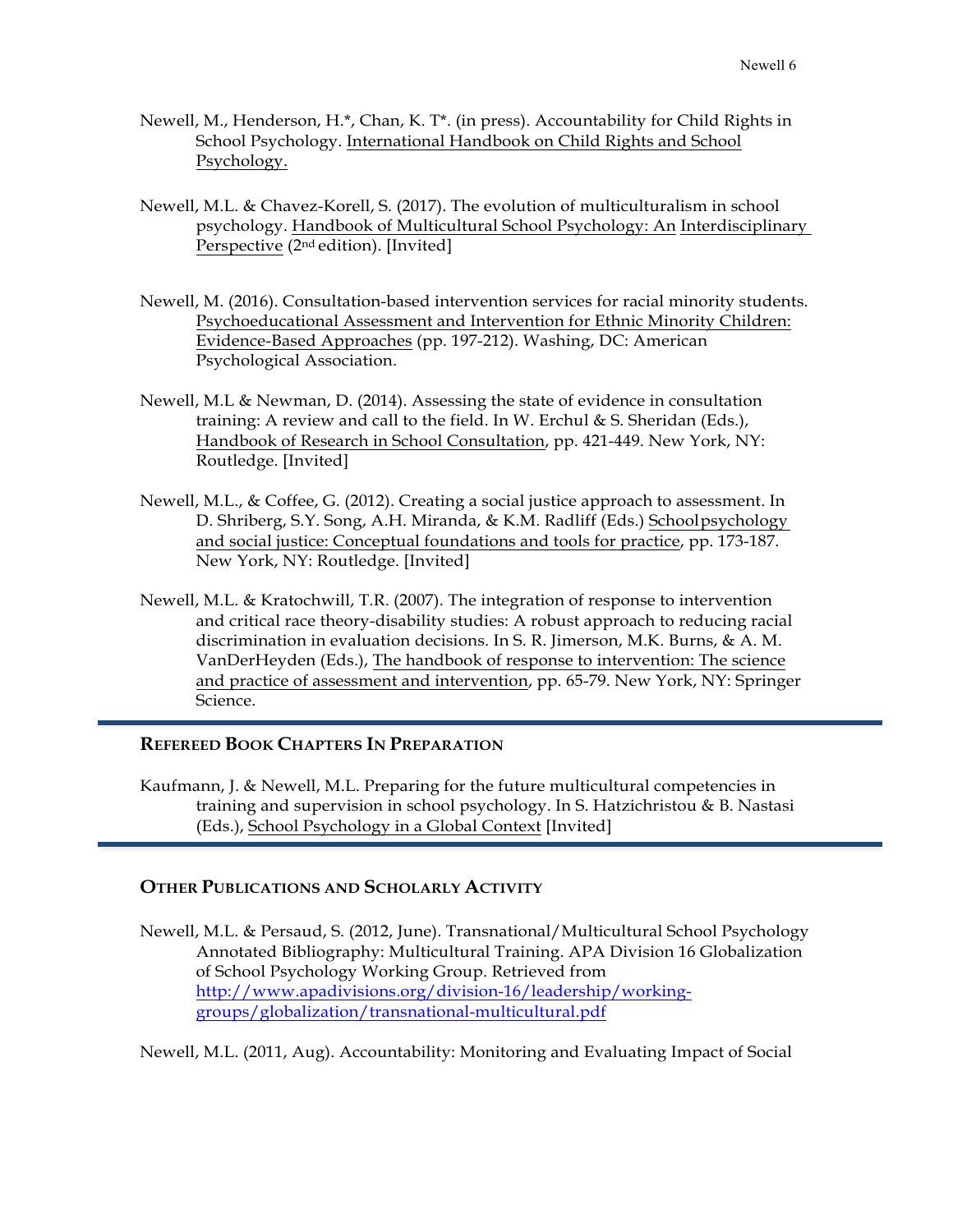Justice and Child Rights Services. Curriculum module developed for APA Division 16 Social Justice and Child Rights Working Group. Available: <http://www.cred-pro.org/>

## **PRESENTATIONS**

- Chavez-Korell, S., Newell, M., Rouse, L., & Vandiver, B. (August, 2018) Research as a tool for social justice: Why and how to conduct research in partnership with community (Symposium). American Psychological Association.
- Chavez-Korell, S., Newell, M., Cochran, K.,…(2017). Examining school related stress, mental health, and coping among high school students (Poster). American Psychological Association.
- Chavez-Korell, S., Newell, M., Muro, N….(2017). Breaking the relationship between poverty and associated risks: Role of coping and social support (Poster). American Psychological Association.
- Newell, M., Newman, D., Hazel, C., Miranda, A., Rosenfield, S., Barrett, C. (2016, August). School-Based Consultation: From Training to Practice Across the Globe (Symposium). American Psychological Association.
- Newell, M., Blake, J., Graves, S., Castro-Olivo, S. (2016, August). Diversifying the Faculty Pipeline in School Psychology. (Symposium). American Psychological Association.
- Newell, M., Maital, S., Hylander, I., Grogan, M., Rosenfield, S. (2016, July). Consultation-Centered Consultation: International Comparisons. (Symposium) International School Psychology Association.
- Newell, M., Zwolski, S., Montes De Oca, J., Williams, M. (2016, February). Understanding Poverty-Related Stress: Tools for Effective School Response. National Association of School Psychologists Annual Conference, New Orleans, LA.
- Newell, M., Hodges, K. (2015, August). Teach Teamwork: Applying the Science of Psychology to Effective Collaborations in School. American Psychological Association Annual Convention, Toronto, Canada
- Newman, D. & Newell, M.L. (2014, August). Assessing the state of evidence in Consultation training: A review and call to the field (Poster Presentation). American Psychological Association Annual Convention, Washington, DC.
- Newell, M.L. (2014, February). A competency-based assessment of school-based consultants' implementation of consultation. National Association of School Psychologists Annual Convention, Washington, DC.

Newell, M.L. (2012, August). Evaluating the consulting competence of novice, school-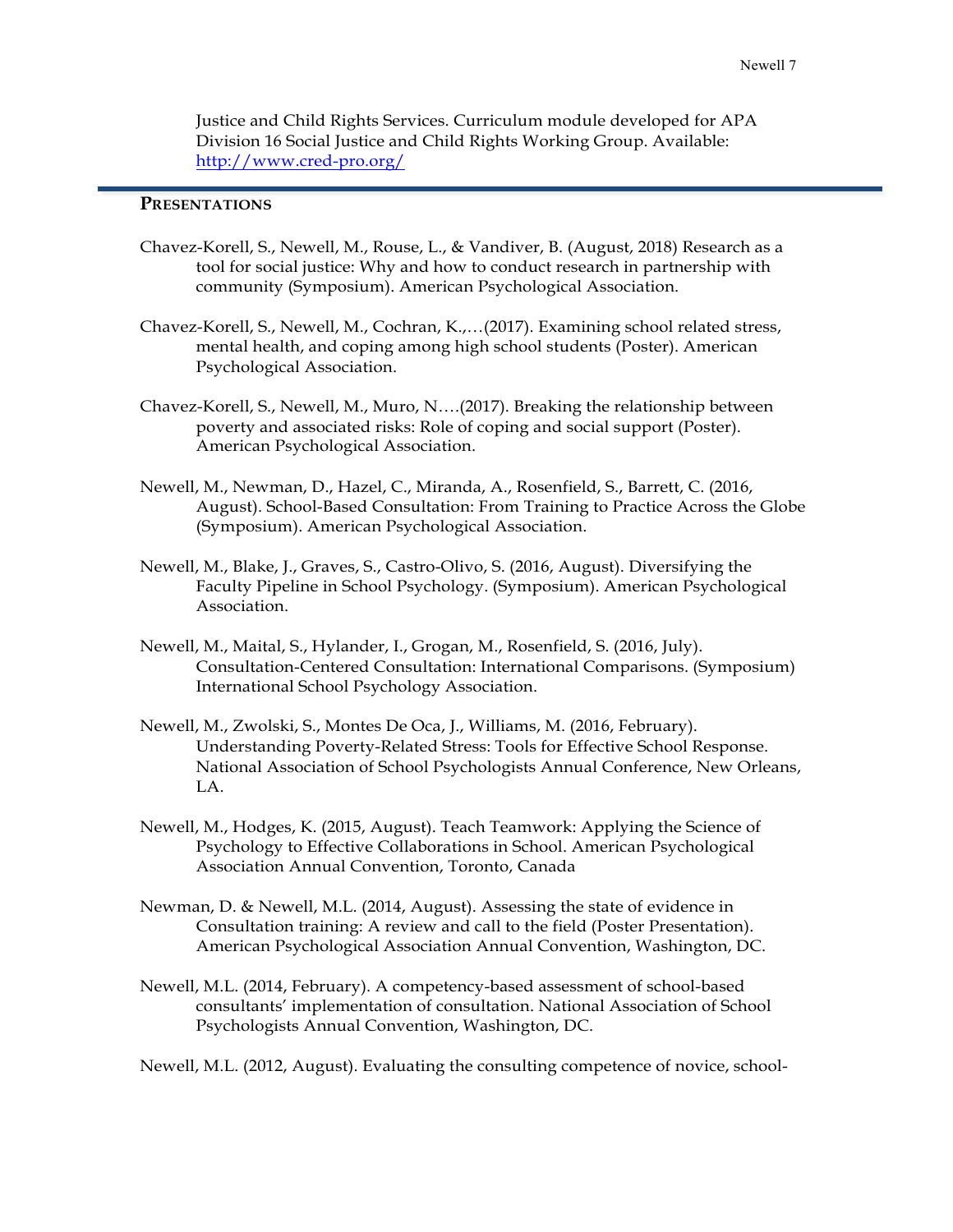based consultants (Symposium). American Psychological Association Annual Convention, Orlando, FL.

- Newell, M.L. (2012, February). American Psychological Association coalition for psychology in schools and education (Mini-Skills). National Association of School Psychologists—National Conference, Philadelphia, PA.
- Newell, M.L. (2011, February). Analyzing the implementation of problem-solving consultation in a computer-simulated school setting. National Association of School Psychologists—National Conference. San Diego, CA.
- Nastasi, B., Newell, M.L., Hatzichristou, C. & Jones, J. (2011, February). Multicultural competencies in school psychology: Current status and future directions. National Association of School Psychologists—National Conference. San Diego, CA.
- Harris, B., Coffee, G., Newton, J.H., Newell, M.L., Ogg, J. & Shriberg, D. (2011, February). Careers in academic: Perspectives and insights from junior faculty. National Association of School Psychologists—National Conference. San Diego, CA.
- Harris, B., Coffee, G., Newton, J.H., Newell, M.L., Ogg, J. & Shriberg, D. (2010, February). Careers in academic: Perspectives and insights from junior faculty. National Association of School Psychologists—National Conference. Chicago, IL.
- Newell, M.L. & Brumm-Larson, J.\* (2010, February). Multicultural training in school psychology: An analysis of curriculum content and training models. National Association of School Psychologists—National Conference. Chicago, IL.
- Newell, M.L. (2010, February). Developing multiculturally competent school psychologists: A comprehensive framework for multicultural training. Trainers of School Psychologists Annual Conference. Chicago, IL.
- Newell, M. L. (2009, February). Computer-Simulation: The Promise of Innovative Technology in Training School Psychologists. National Association of School Psychologists—National Conference. Boston, MA.
- Newell, M. L. (2008, August). An Examination of Problem-Solving Consultation Within a Computer-Simulated Multiracial Context. American Psychological Association—National Conference. Boston, MA.
- Newell, M.L. (2005, August). Overrepresentation of Minorities in Special Education: Unconscious Racial Bias and Discrimination. Presented at the Wisconsin Department of Public Instruction Summer Institute on Disproportionality, Madison, WI.

Newell, M.L. (2005, May). The Intersection of Race and Disability: Implications for the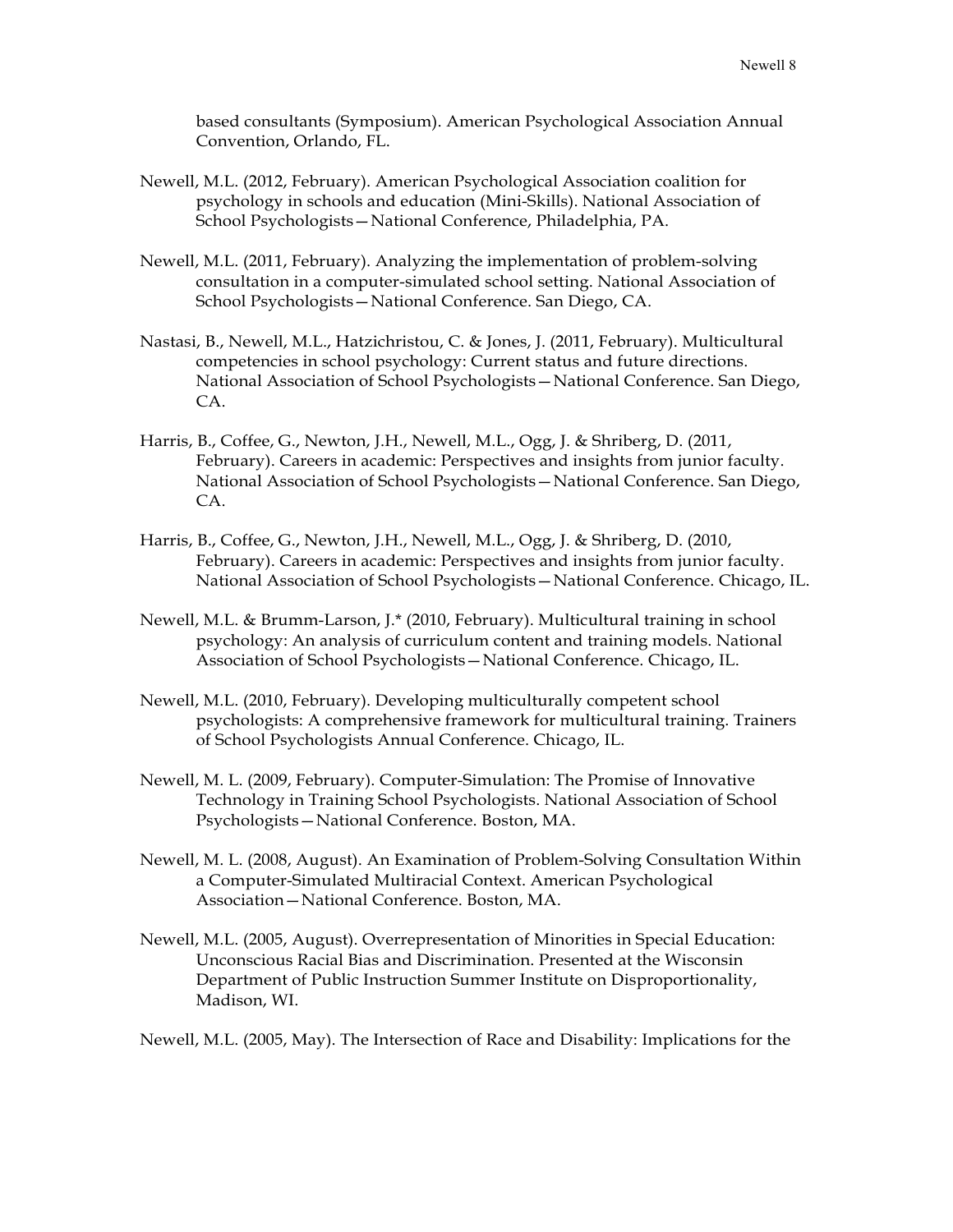Implementation of IDEIA. Presented at the 5th Annual Disability Studies in Education Conference, Teachers College, Columbia University, New York, NY.

- Newell, M.L. (2005, March). African Americans and Aggressive Behaviors: Situating Intervention Effectiveness within Discourse. Presented at the 38th Annual National Association of School Psychologists Conference, Anaheim, CA.
- Albers, C., Glover, T., Newell, M., & Auster, E. (2004, February). Universal Prevention Programs. Invited presentation for the Wisconsin School Psychologists Association Conference, Wisconsin Rapids, WI.
- Hart-Tervalon, D. & Newell, M.L. (2004, March). Disproportionality in the State of Wisconsin. Presented at the Annual University of Wisconsin-Madison Counseling Psychology Social Justice Conference, Madison, WI.

#### **INVITED PRESENTATIONS AND WORKSHOPS**

- Bocagenra, J., Gubi, A., Rossen, E., Grapin, S., & Newell, M (discussant) (2018). Ending the shortage crisis in school psychology (Symposium). American Psychological Association.
- Newell, M. (2015, February). Advancing Consultation Competence (Workshop). Illinois School Psychology Association.
- Newell, M.L. (2015, September). Understanding the impact of poverty-related stress on children's mental health. 21<sup>st</sup>Century Community Learning Center Conference. Wisconsin Dells, WI.
- Newell, M.L. (2015, February). Practical strategies to develop consultation competence. Illinois School Psychology Association Convention. Springfield, IL.
- Newell, M.L. & Chavez-Korell, S. (2012, April). Racial Identity Development & Anger: Implications for Teachers and Students. Educators Network for Social Justice Anti-Bias, Anti-Racist Teaching Conference, Franklin, WI.
- Newell, M.L. & Chavez-Korell, S. (2011, October). Understanding racial identity: Implications for school-based practices. Wisconsin School Psychology Association Annual Conference, Manitowoc, WI.
- Newell, M.L. (2011, April). Understanding and reducing bias in educational practices. Culturally Responsive Education for All: Technical Support and Enhancement. Green Bay, WI.
- Newell, M.L. (2011, March). Multicultural considerations in understanding and addressing bullying. Catholic Educators Conference Combating Bullying in Catholic Education: Moral and Educational Implications and Strategies. Loyola University Chicago.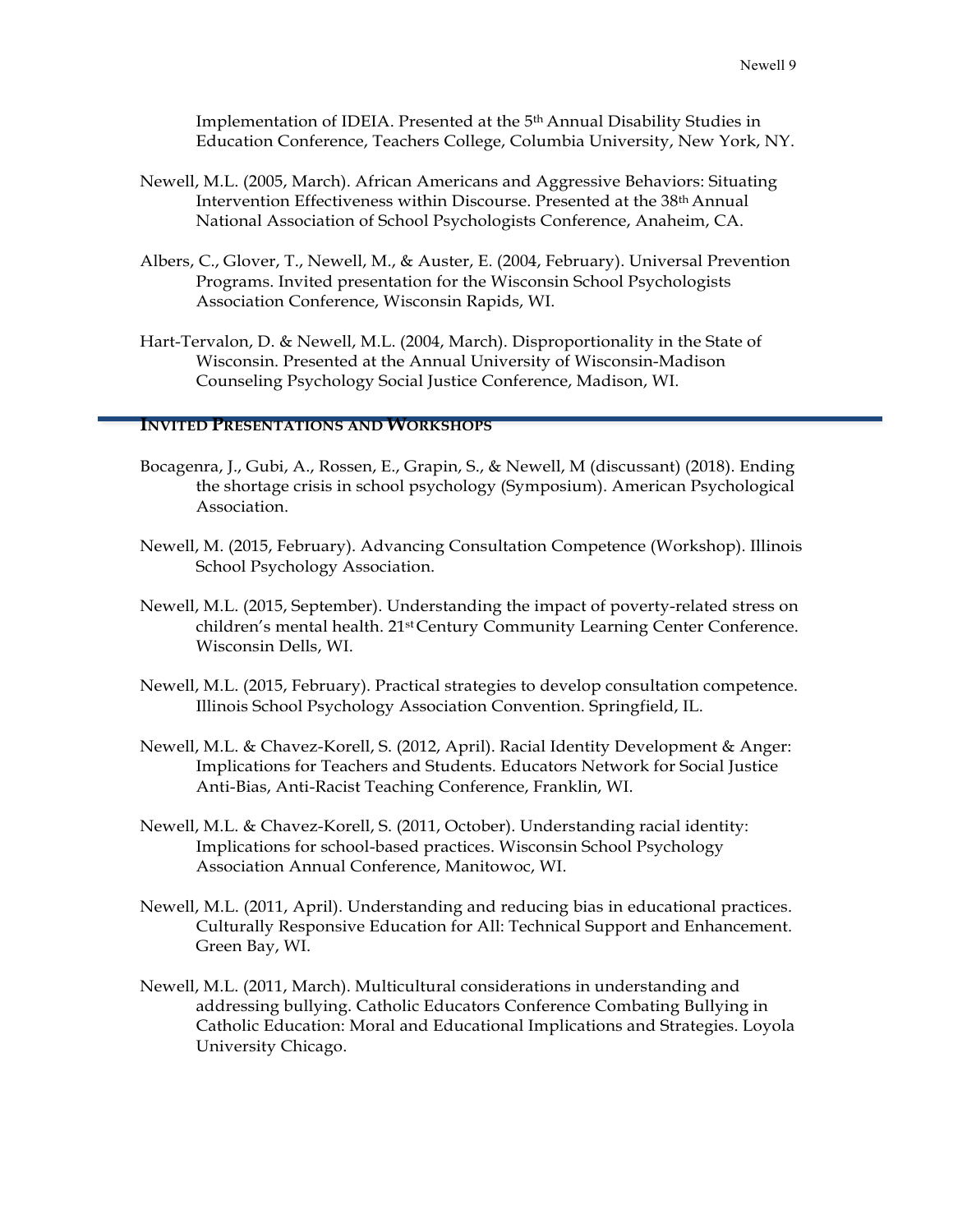- Chavez-Korell, S. & Newell, M.L. (2010, April). Microaggressions, Stereotype Threat, and Perceptual Gap. 2 presentations,  $1\frac{1}{2}$  hours, presentations and discussion with Special Education Teachers in Milwaukee Public School District, Milwaukee, WI.
- Newell, M.L. & Chavez-Korell, S. (2010, April). Understanding Racial Microaggressions in the Classroom. 2 presentations,  $1 \frac{1}{2}$  hours, presentations and discussion with Special Education Teachers in Milwaukee Public School District, Milwaukee, WI.
- Chavez-Korell, S. & Newell, M.L. (2010, March). Microaggressions, Stereotype Threat, and Perceptual Gap. 2 hour, presentations and discussion with School Psychologists in Milwaukee Public School District, Milwaukee, WI.
- Newell, M.L. & Chavez-Korell, S. (2010, February). Understanding Racial Microaggressions in the Classroom. 2 hour, presentations and discussion with School Psychologists in Milwaukee Public School District, Milwaukee, WI.

## **GUEST EDITORSHIPS**

| Journal of School Psychology (Manuscript Guest Editor, Invited)          | 2013 |
|--------------------------------------------------------------------------|------|
| Journal of Educational and Psychological Consultation                    | 2015 |
| Co-Guest Editor: Gina Coffee, PhD                                        |      |
| Special Issue Topic: School Psychologists as Systems-Level Consultants:  |      |
| <b>Interdisciplinary Perspectives</b>                                    |      |
| Issue Published in 2016                                                  |      |
| School Psychology Quarterly                                              | 2015 |
| Co-Guest Editors: Jamilia Blake, PhD & Scott Graves, PhD                 |      |
| Special Issue Topic: Diversification of School Psychology: Developing an |      |
| Evidence-Base from Current Research and Practice                         |      |
| Issue Published in 2016                                                  |      |

#### **PROFESSIONAL SERVICE**

#### NATIONAL SERVICE

ASSOCIATE EDITOR AND EDITORIAL BOARDS

- Journal of Black Psychology (Associate Editor) 2018-Present
- Journal of Educational and Psychological Consultation 2013-2014 (Associate Editor)
- School Psychology Quarterly (Editorial Board) 2012-2018
- Journal of School Psychology (Editorial Board) 2012-2014

#### Working Groups/Taskforces/Liaison

- APA D16 Committee on Ethnic Minority Affairs 2008-2012
- APA D16 Social Justice/Child Rights Working Group 2010-Present
- APA Coalition for Psychology in Schools & Education 2010-Present